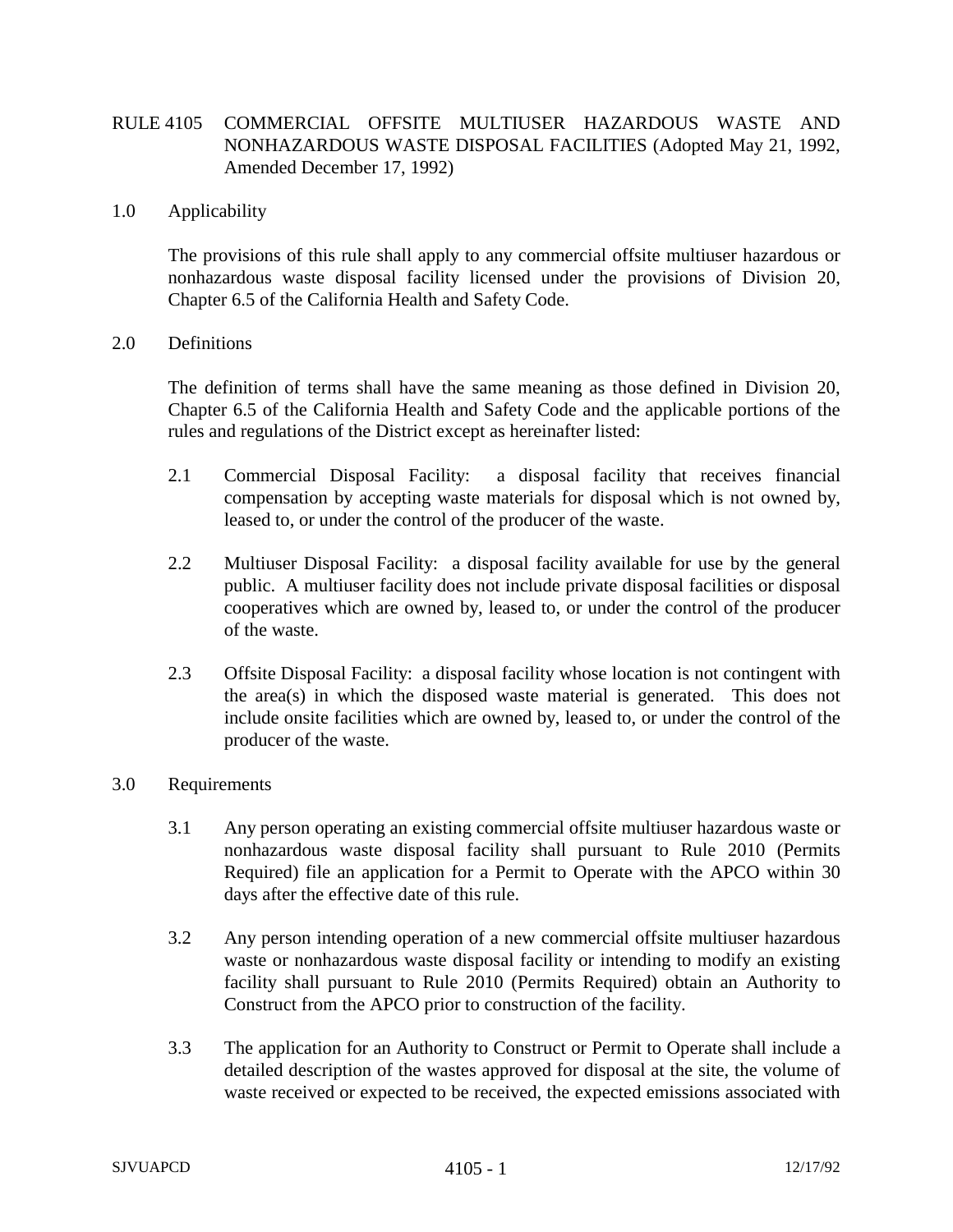the operation of the facility, and the approved size (in acres) of the facility. In addition to the above, all applications shall include such other information, data, or drawing as necessary to render the application complete as required by the rules and regulations of the District. Applications for all such permits shall be made on forms provided by the APCO.

At the time the Authority to Construct or Permit to Operate application is filed with the APCO, the affected facility shall submit a plan. The plan shall contain at least the following:

- 3.3.1 Methods used to monitor odors.
- 3.3.2 Precautions to be taken to prevent creation of nuisance odors.
- 3.3.3 Procedures to deal with public complaints.
- 3.3.4 The names, titles, responsibilities, and telephone numbers of responsible persons who, or one of whom, may be contacted at all times while the facility is in use.
- 3.3.5 If applicable, the information required by Section 25155.10 of the California Health and Safety Code relating to ambient air monitoring plans.
- 3.3.6 Precautions to be taken to prevent the mixing of incompatible wastes.

If the APCO determines the facility is so designed, controlled, or equipped that it may be expected to comply with the applicable rules, a permit shall be issued as provided by Rule 2070 (Standards for Granting Applications).

- 3.4 Not later than 30 days prior to the expiration of the permit to operate, the affected facility shall submit to the APCO the data necessary to document compliance with the Permit to Operate and the applicable rules and regulations of the District. The APCO shall review this data and other available data to determine compliance. If the facility is found to be in compliance, the APCO shall re-issue the Permit to Operate.
- 3.5 Any change to the physical configuration of an existing facility, or change in the volume, character, or nature of the wastes received at the facility subject to this rule requires modification of the permit and the plan. An authority to construct pursuant to Rule 2010 (Permits Required) shall be obtained prior to effecting any proposed changes.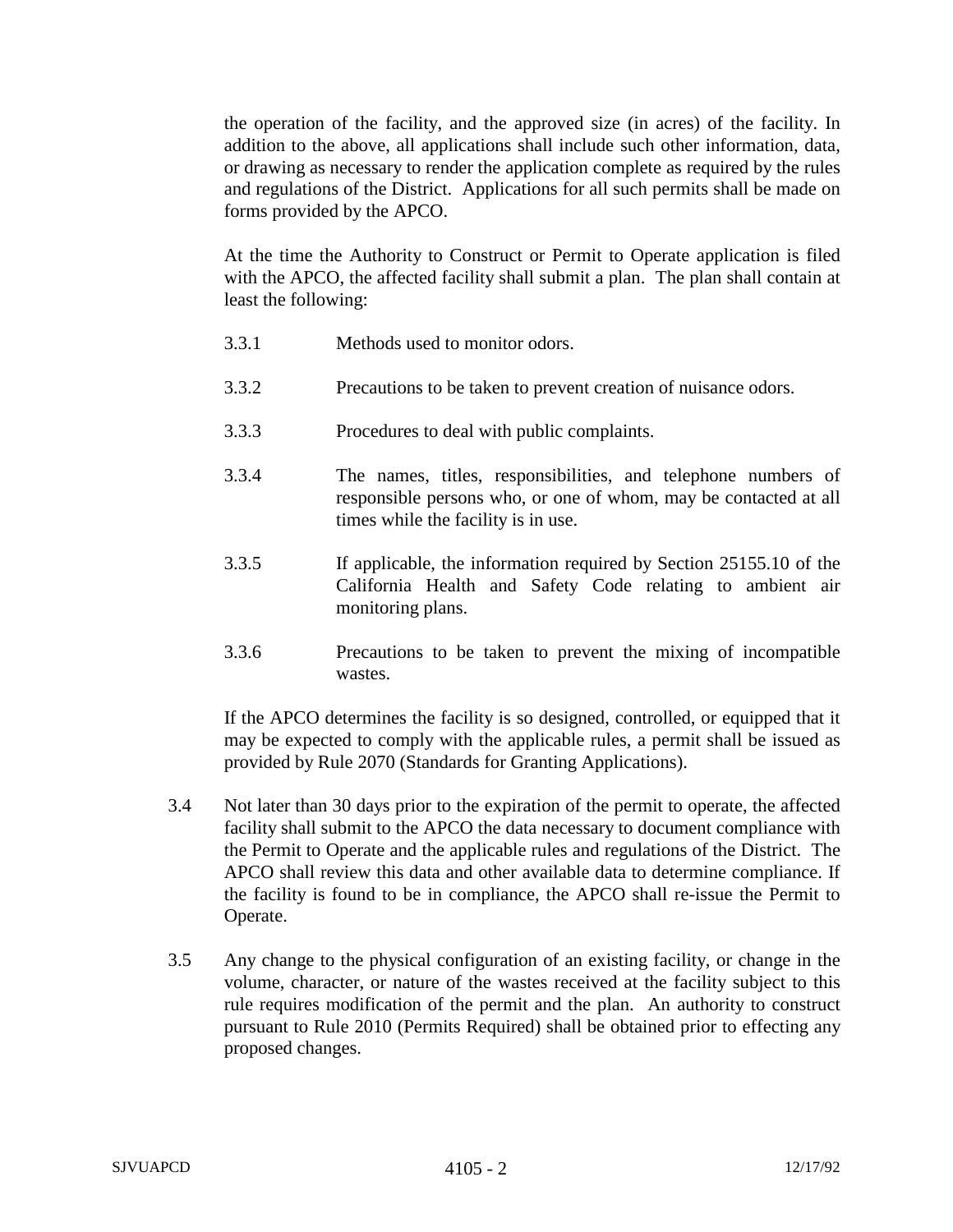## 4.0 Enforcement

- 4.1 The APCO shall investigate complaints regarding the operation of facilities affected by this rule. He shall also utilize the investigative techniques most appropriate for determining the validity of such complaints including but not limited to the use of fixed air monitoring stations, the use of portable air monitoring equipment, examination of facility records, examination of on-site or off-site inspections. The APCO may also consult with or seek the assistance of other agencies including those which may have permits for the operation of such facilities.
- 4.2 Any person in violation of this regulation may be subject to the applicable penalty provisions of Sections 42400 though 42407 of the California Health and Safety Code or any other applicable civil or criminal penalty sections which may be provided for by law. In carrying out the provisions of this rule, the APCO may also utilize the provisions of Section 42307 (Permit Revocation) of the California Health and Safety Code for any noncomplying permit holder subject to this regulation.